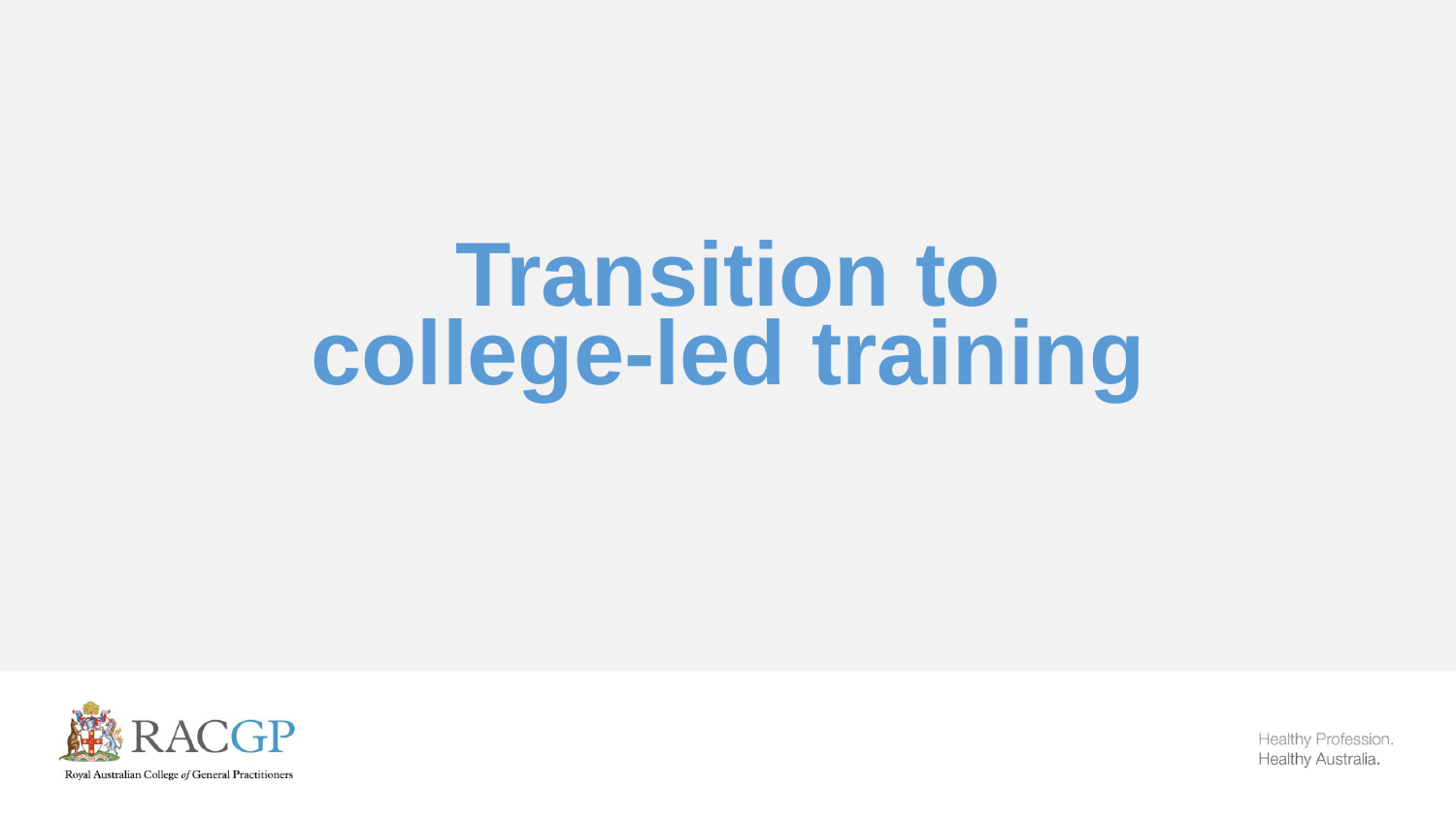## *Acknowledgment of country*

I would like to acknowledge the traditional owners of the lands from where each of us is joining this webinar today.

I wish to pay my respects to their Elders past, present and emerging.

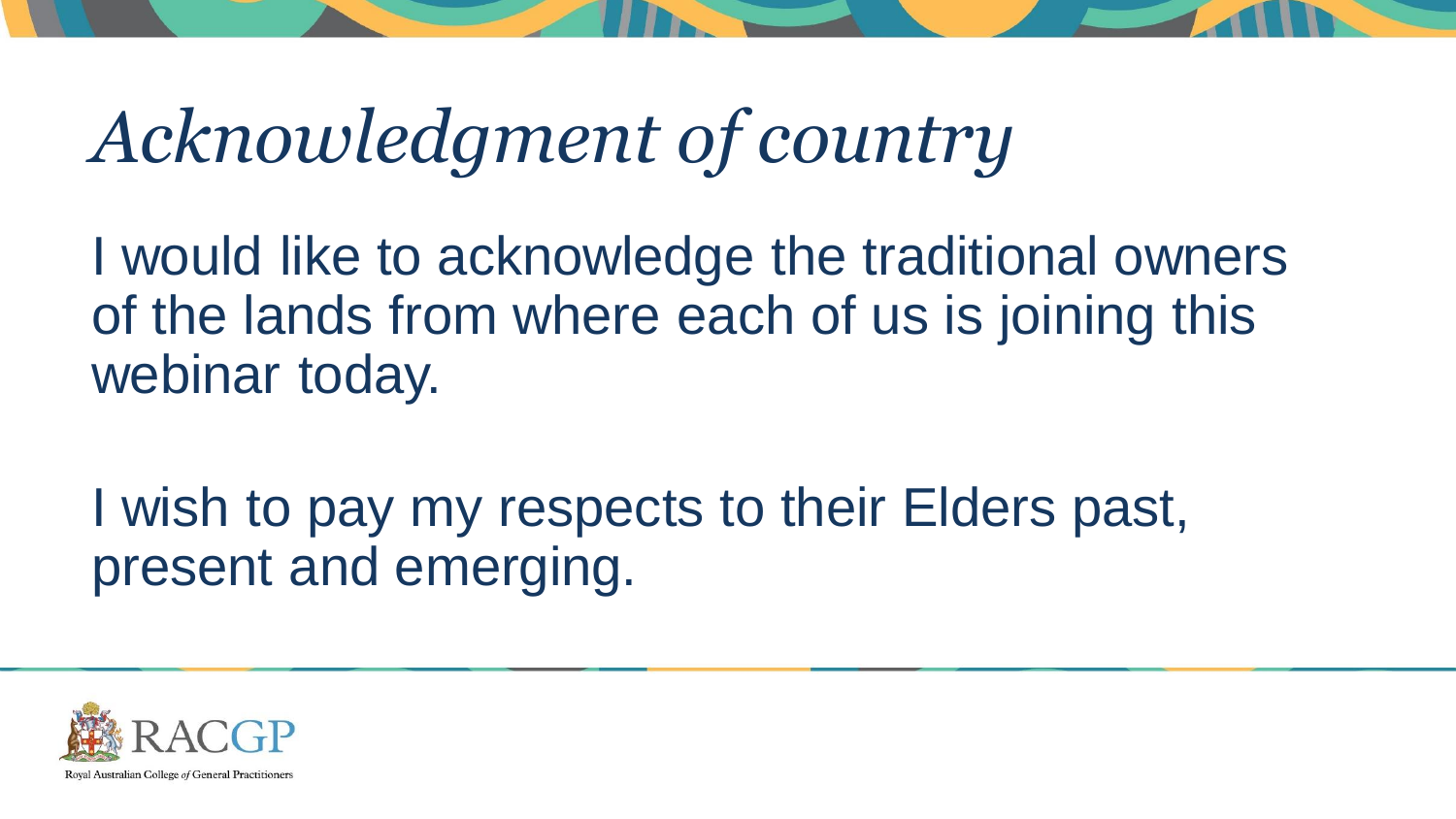## *Why is college-led training important to RACGP?*

**Our purpose: Ensure a strong GP** profession that keeps Australia healthy

**Our goal:** Australia's health outcomes improve because every person in Australia, regardless of their postcode or their vulnerabilities, can – and does – regularly see a GP.



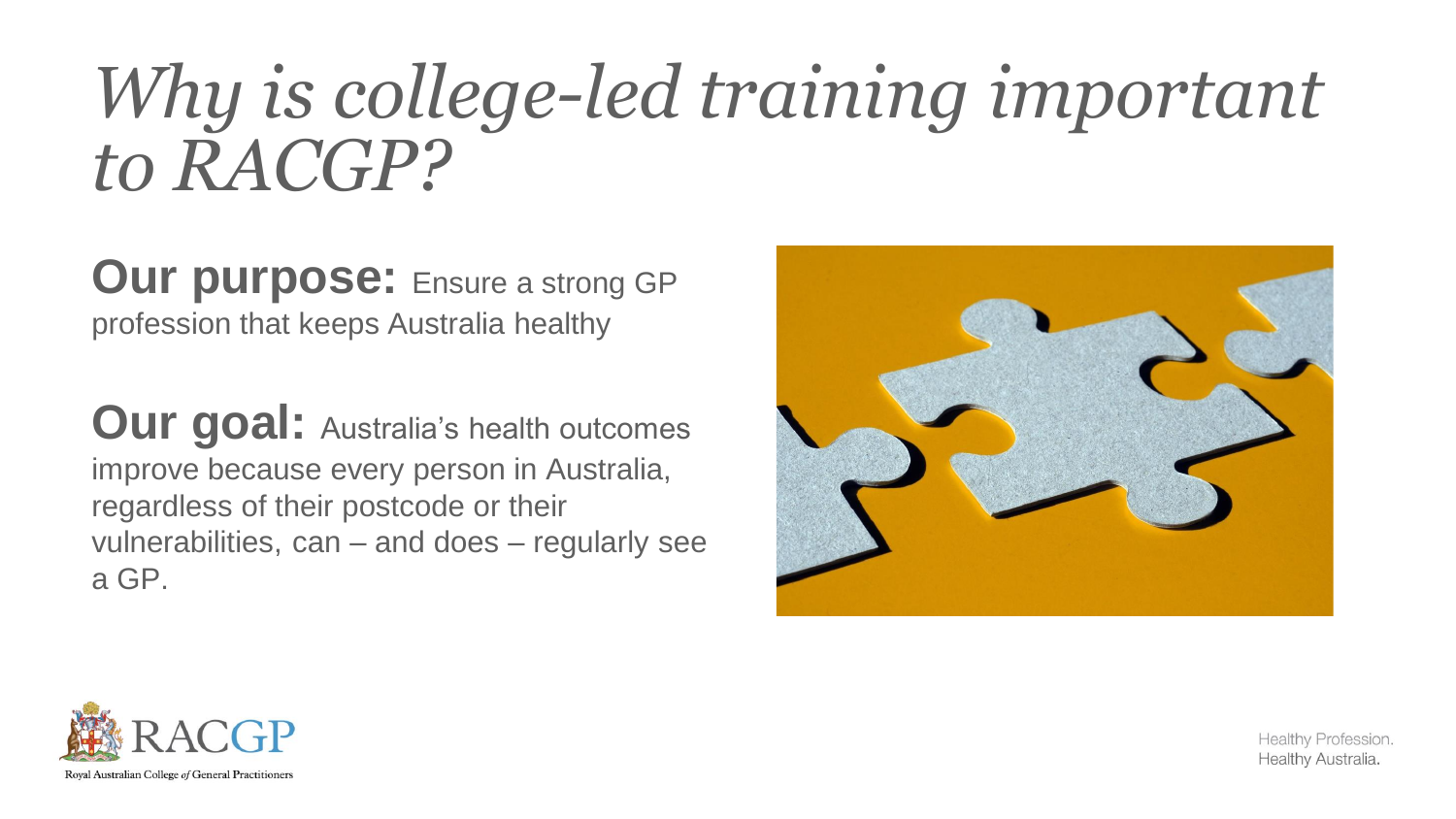# *College-led training*



Royal Australian College of General Practitioners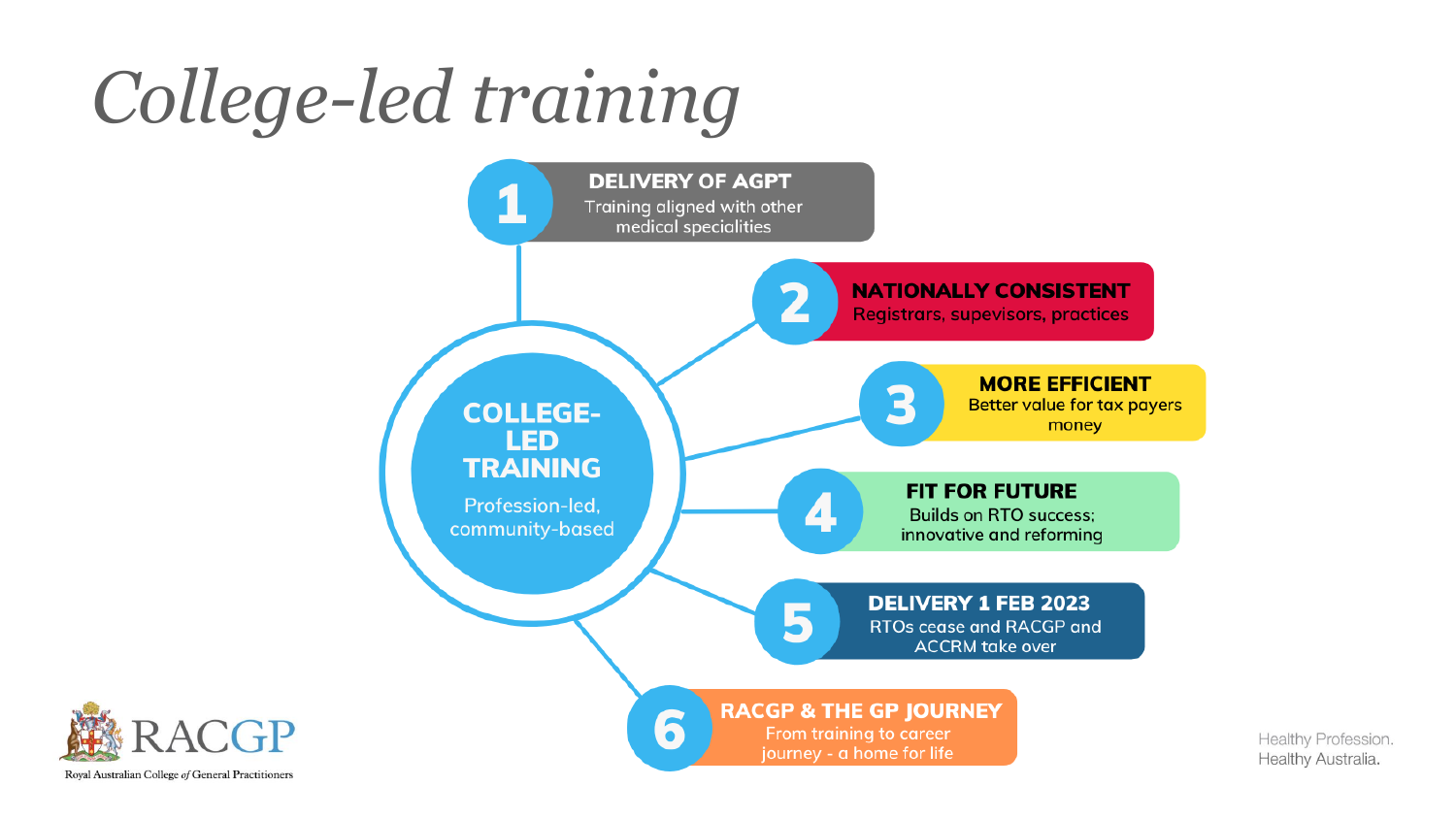## *Grant Opportunity Guidelines process*



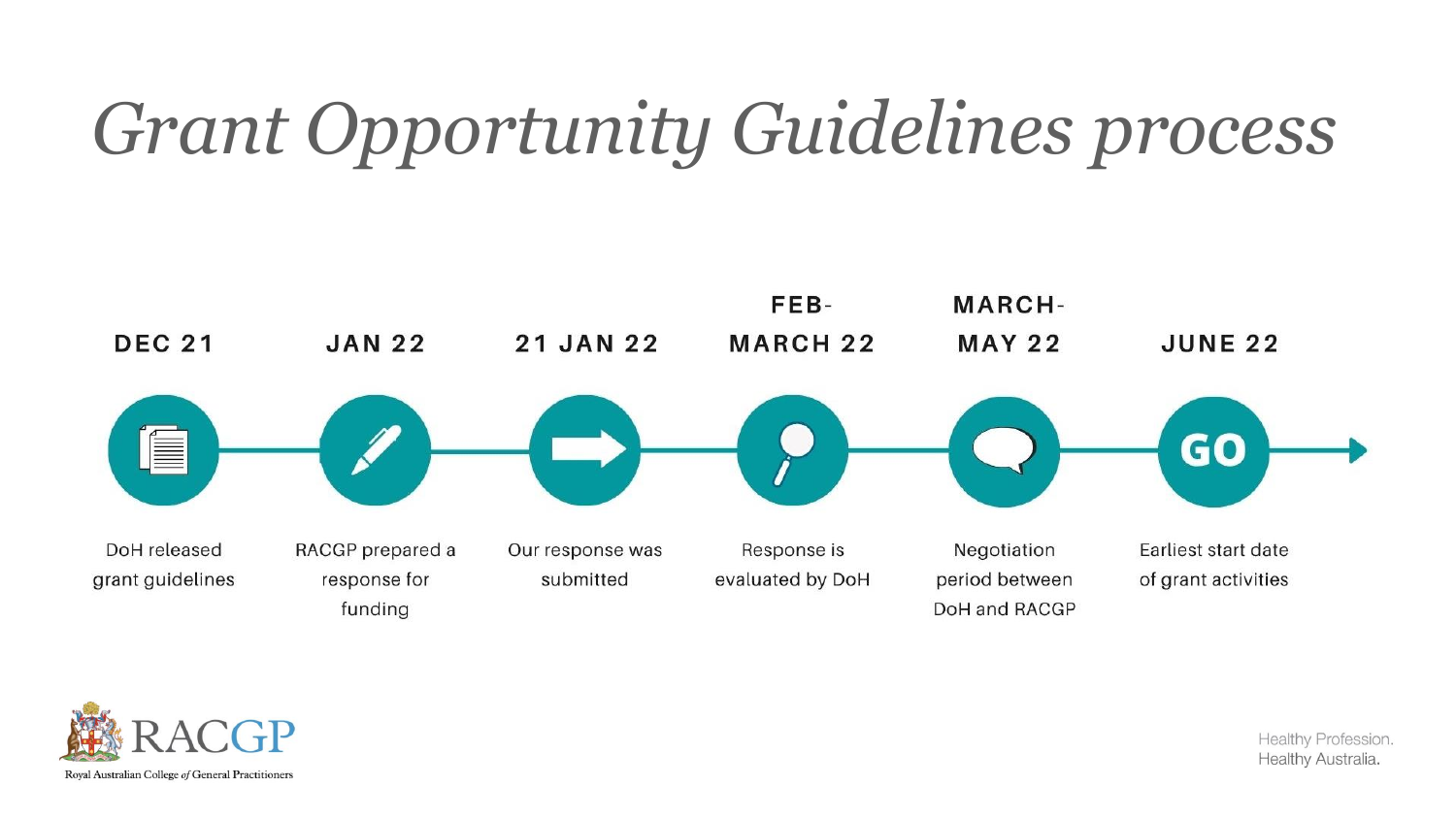## *Key structure of our model*



• Delivered locally by people who know the community and are closely connected to GP supervisors and practices

- Nationally consistent framework & curriculum
- Shared services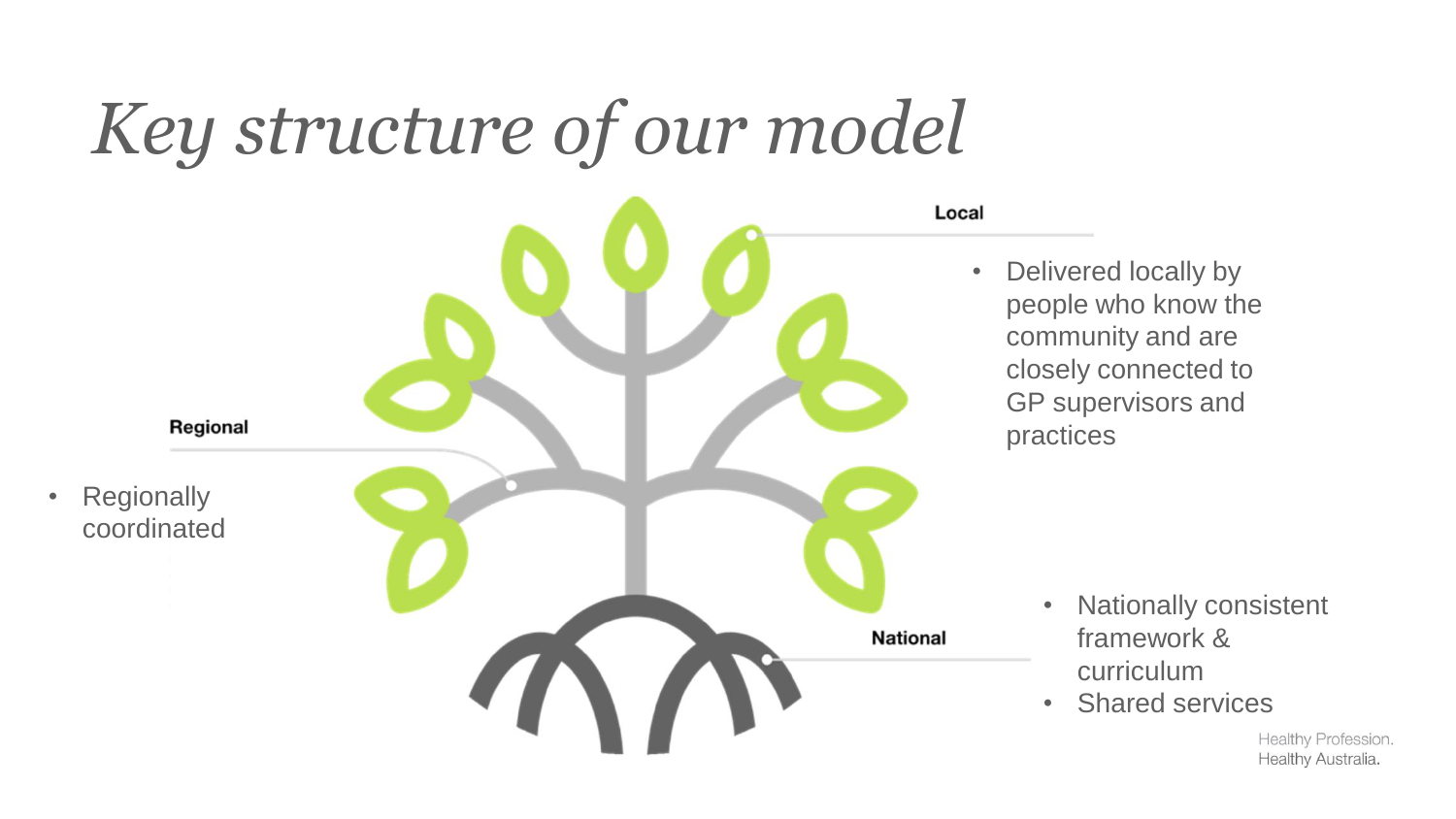# *Key features of our model*

- $\checkmark$  Locally delivered, contextually-driven education
- $\checkmark$  Strength of relationship with registrars
- $\checkmark$  Flexibility and mobility of training for registrars
- $\checkmark$  Embedded Aboriginal and Torres Strait Islander cultural and health training
- $\checkmark$  Targets areas of workforce need through well-supported pipelines
- $\checkmark$  Progressive assessment
- $\checkmark$  Rural generalist program
- $\checkmark$  Strengthened training in academic general practice

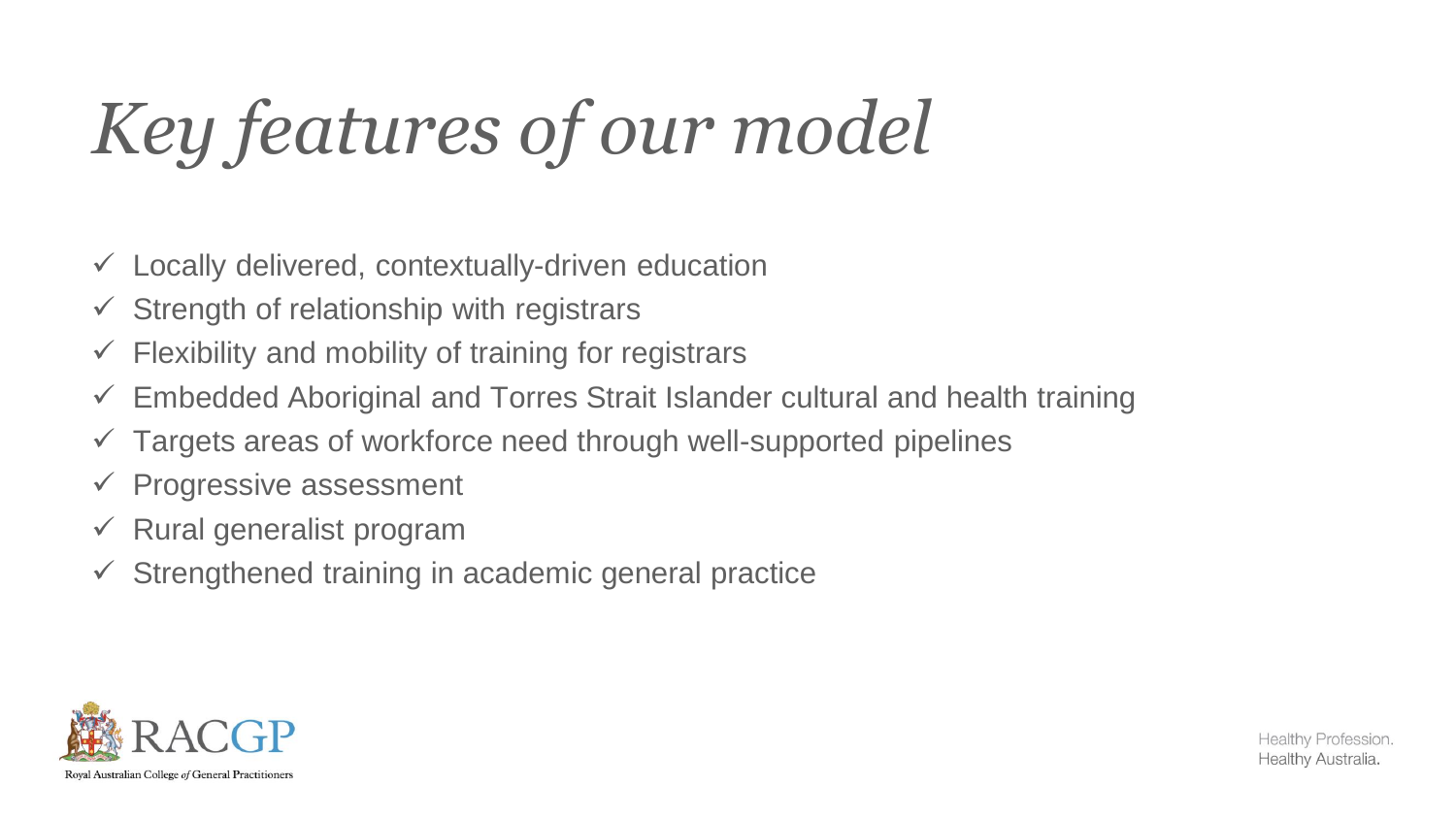# *Take-aways for GP registrars*

- $\checkmark$  Minimal disruption expect a similar approach in 2023 to what you now know
- ✓ Working with RTOs to bring their successes into our program, retain their staff and ensure a smooth transition
- $\checkmark$  National approach will provide consistency, combine the best of the RTO approaches
- $\checkmark$  Greater flexibilty
- $\checkmark$  We are working with RTOs to minimise disruption to training
- $\checkmark$  Registrar placement process and choice of location
- $\checkmark$  Strong individualised support mechanisms
- $\checkmark$  Nationally consistent payments implemented by DoH

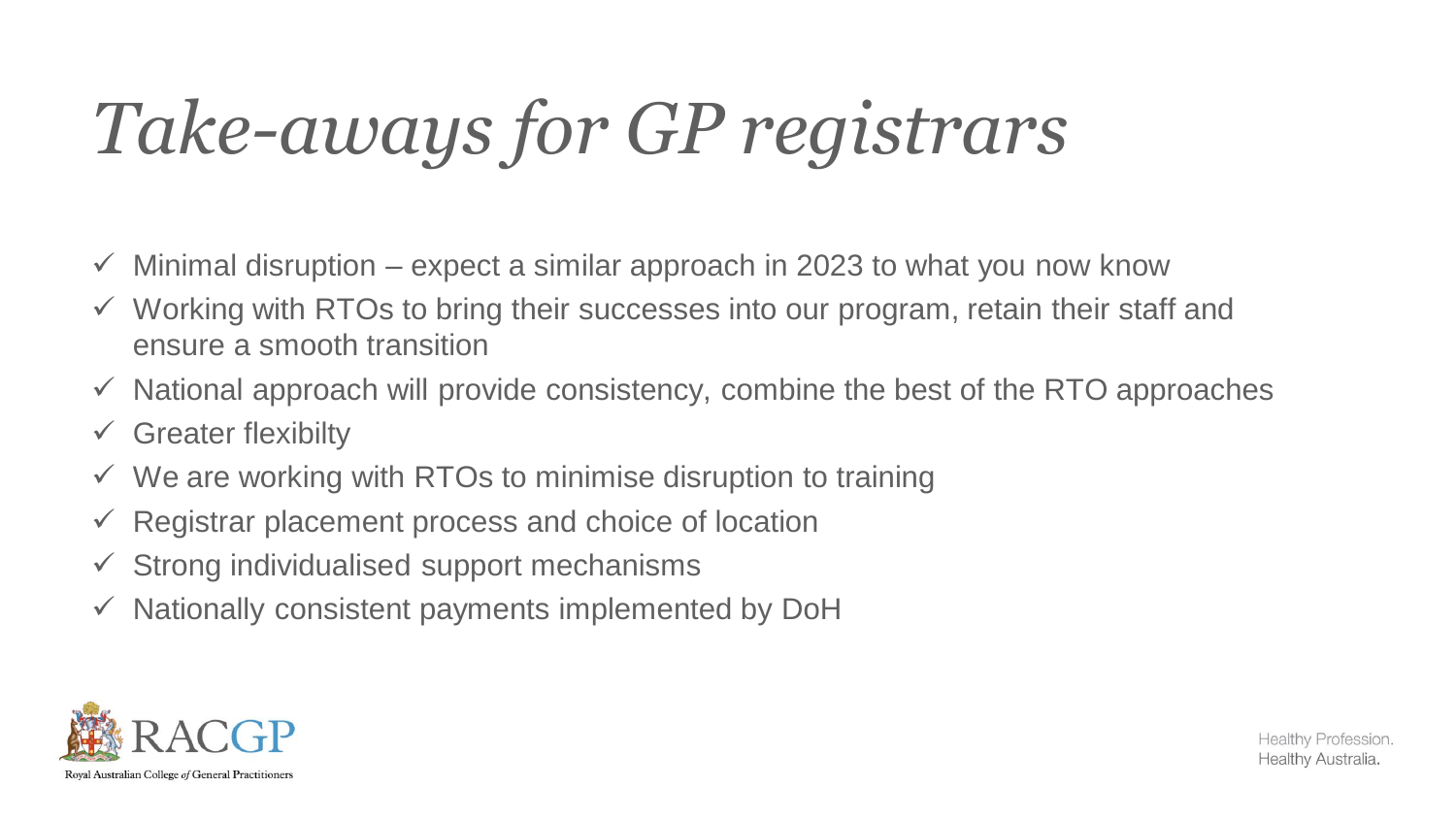# *Rural training options*

#### **FRACGP** (3 years)

- Hospital training:12 months
- GP placements:18 months
- Extended skills: 6 months

## **FRACGP-RG**  (4 years)

- Hospital training:12 months
- GP placements:18 months
- Core emergency medicine training: 6 months
- **Additional rural skills training:12 months**
- Extended skills (optional)

**AGPT Rural Generalist Policy (AGPT RG)**

- $\cdot$  + 52 weeks training time
- + 52 weeks leave & extensions
- Training region transfers